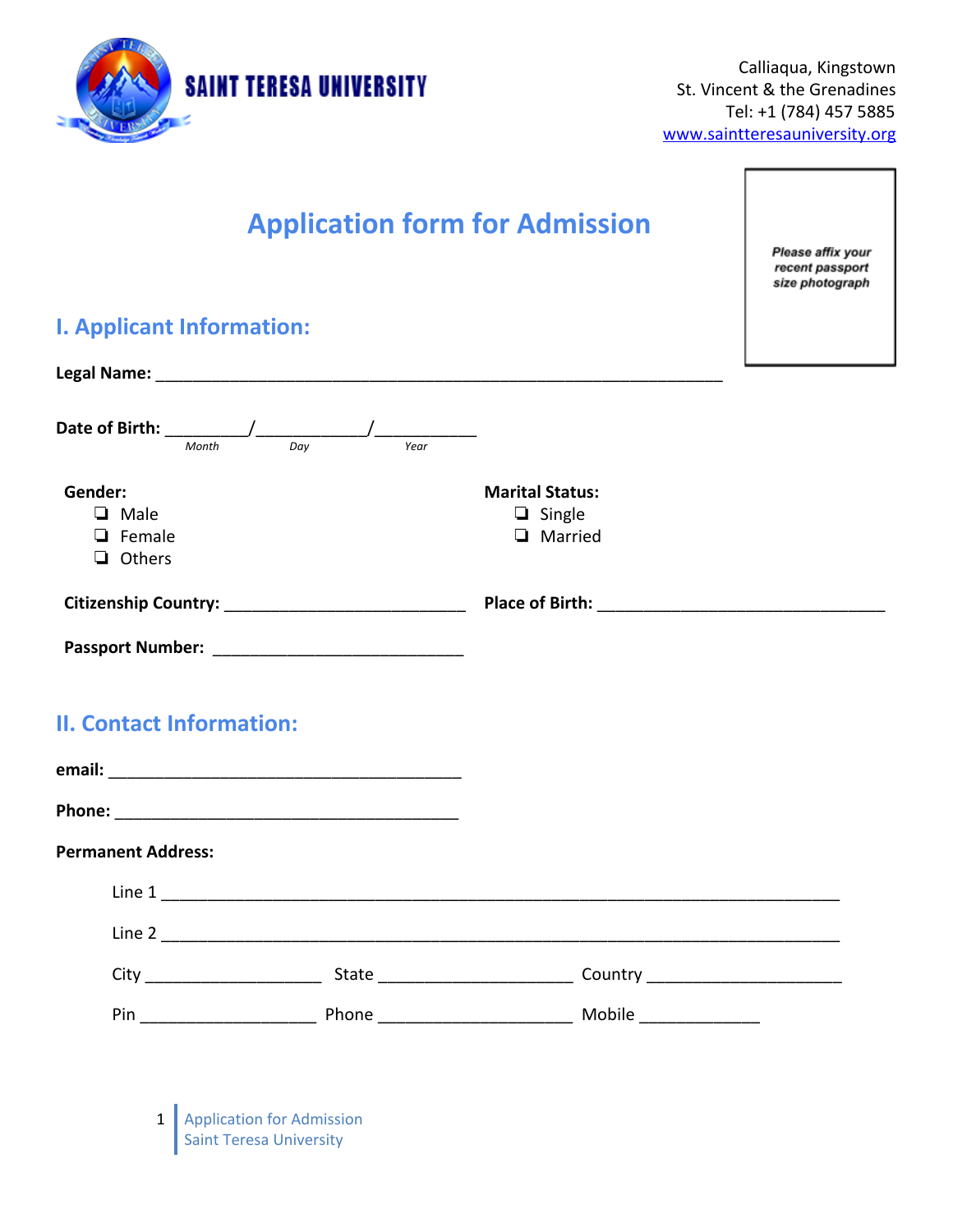

## **Present Address:**

| $\Box$ Tick if it's the same as the permanent address |                                |                                   |  |  |
|-------------------------------------------------------|--------------------------------|-----------------------------------|--|--|
|                                                       |                                |                                   |  |  |
|                                                       |                                |                                   |  |  |
| City                                                  | State <u>___________</u>       | Country _________________________ |  |  |
| Pin                                                   | Phone <u>____________</u> ____ | Mobile _____________________      |  |  |

## **III. Degree Program:**

## **Check one anticipated term start date for your program:**

- ❏ Winter, 20\_\_
- ❏ Spring, 20\_\_
- ❏ Summer, 20\_\_
- $\Box$  Fall, 20  $\_\_$

## **Check one Degree program you wish to apply for:**

| Doctor of Medicine<br>Masters in Business Administration (MBA)<br>$\Box$ Master of Science in Information Technology<br>(MSIT)<br>$\Box$ MBA - Corporate Excellence and Leadership<br>$\Box$ MSc - Clinical Medicine<br>$\Box$ MSc - Clinical Dentistry<br>MSc - Yoga<br>Masters Research in Yoga and Human<br>┙<br>Wellness | <b>BSc</b> - Medical Sciences<br>BSc - Yoga<br>┙<br>Pre-Med |
|------------------------------------------------------------------------------------------------------------------------------------------------------------------------------------------------------------------------------------------------------------------------------------------------------------------------------|-------------------------------------------------------------|
|------------------------------------------------------------------------------------------------------------------------------------------------------------------------------------------------------------------------------------------------------------------------------------------------------------------------------|-------------------------------------------------------------|